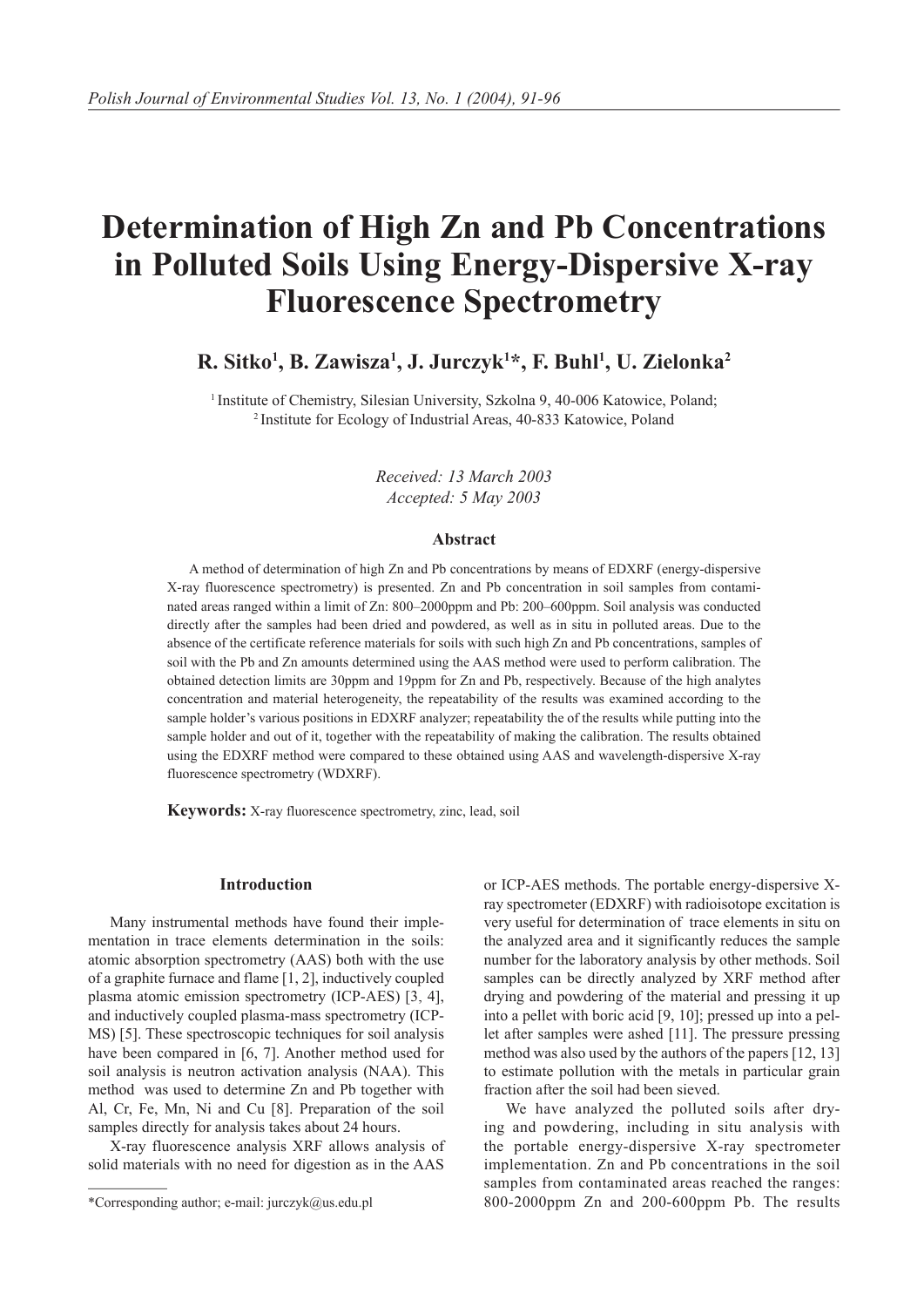| Line           | Energy (keV) | FWHM* (keV)   |
|----------------|--------------|---------------|
| $PbL_{o}$      | 11.9         | $11.7 - 12.0$ |
| Zn K           | 12.6         | $12.5 - 12.8$ |
| Fe K           | 6.40         | 6.28-6.51     |
| Compton Ag $K$ |              | $20.3 - 21.1$ |

Table 1. Energy of analytical lines.

\* full width at half maximum height

Table 2. The loss in weight of the soils at 105, 300 and 900°C in relationship to the soils dried at room temperature.

| Sample   | $105\textdegree C$ | $300^{\circ}$ C | $900\textdegree C$ |
|----------|--------------------|-----------------|--------------------|
| Soil I   | 3%                 | 8%              | 10%                |
| Soil II  | $5\%$              | 5%              | 8%                 |
| Soil III | 1.7%               | $1.5\%$         | $6\%$              |

were compared with AAS method results as well as with the wavelength-dispersive X-ray fluorescence spectrometry (WDXRF).

#### **Experimental**

We used a portable energy-dispersive X-ray analyzer X-MET 920 Metorex with radioisotope excitation (two sources <sup>109</sup>Cd and <sup>241</sup>Am) and a semi-conductor detector  $Si(Li)$  with 0.17keV resolution. Only  $109Cd$ source was used, because a high background with much worse detection and determination limits was achieved for 241Am source. Pb determination was performed for Pb  $L_{\beta}$  line with a higher intensity (sensitivity) achieved rather than for the Pb  $L_a$  line. The aim of this analysis was fast Zn and Pb determination in soils (also in situ analysis), so the detection time was defined at 60s. Each sample has performed no fewer than three measurements. Other essential information has been included in Table 1.

Soils are analyzed directly in a form of powder samples. Preparation of the material for analysis entails several stages: sampling of the material at a depth of from 0 to 25cm in polluted areas; drying at room temperature in the time period related to soil humidity. Additional drying and roasting of the soil at 105, 300 and 900°C shows a few percent loss of mass (Table 2). Differences between the results obtained for the soils dried at room temperature and soils dried at 105°C can be neglected taking into consideration the small absorption of Zn and Pb fluorescent radiation by hydrogen and oxygen  $(H_2O \text{ contents} \text{ below } 5\%)$ , precision of EDXRF measurements, inhomogeneity of the analyte material and, most of all, requirements set according to the accuracy of the in situ analysis. After

soil drying at room temperature the material was powdered in an agate mortar and sieved through a round loop sieve of about 0.25 mm. Powdered soil was then inserted in a sample holder. The powder in the sample holder was pressed manually (pressure to 3kg per area of the sample  $-6.6$ cm<sup>2</sup> does not influence the intensity of Zn and Pb fluorescent radiation).

The samples should obey the thick sample criteria, i.e. thickness should not be less than the critical layer thickness  $t_{\min}$  emitting 99.9% of fluorescence radiation. Sample minimal mass corresponding to the critical layer thickness is given by the formula:

$$
m_{\min} = \pi r^2 \frac{4.6}{\bar{\mu}_{E i}}
$$

$$
\bar{\mu}_{E i} = \sum_{i=1}^{n} c_i \cdot \mu_{E i} \qquad \qquad \sum_{i=1}^{n} c_i = 1
$$

where:

 $\bar{\mu}_{Ei}$  - total mass absorption coefficient for the Ei energy of Zn  $K_{\alpha}$  or Pb  $L_{\beta}$  radiation,

ci - element i concentration in a sample,

 $\mu_{Ei}$  - mass absorption coefficient for element i in a sample, r =1.45cm - diameter of the sample holder.

To calculate sample minimal mass, the soil matrix element concentrations extending within wide ranges were taken from the soil catalogues (Glen Spectra Reference Materials Issue No. 3 and Reference Materials 2Theta 1997/98) with certified composition: GBW7407, GBW7411, GBW7401, GBW7404, GRSM/3 071-SO2, GRSM/3 071-SO3, GRSM/3 071-SO4. Total mass absorption coefficients for different soils ranged from 38 to  $65 \text{cm}^2 \text{g}^{-1}$  for Zn K<sub>a</sub> and from 26 to 37cm<sup>2</sup>g<sup>-1</sup> for Pb  $L_{\beta}$ . The calculated sample minimal mass  $m_{min}$  equals 1.2g, which corresponds to the critical layer thickness of 0.09cm. The sample mass should not be smaller than 1.2g, but for practical reasons (proportional location of the material in the sample holder), two times larger mass is recommended (i.e. about 2.5g).

#### **Results and Discussion**

Due to the lack of certificate reference materials of the soils with such high Zn and Pb concentrations, the soils analyzed by AAS were used as reference samples. Fig. 1 presents the calibration graphs (20 calibration samples) achieved for the EDXRF method. The following calibration equations were obtained: ppmPb=0.502·I-160 (r=0.991, RMS=11ppm) and ppmZn=0.632·I+84 (r=0.991, RMS=37ppm), where I - radiation intensity (counts per 60s). RMS (root of the mean square of the sum of the differences between the chemical value of the standard concentrations and the calculated values) is a standard deviation characterizing a dispersion point around the calibration line (residual error).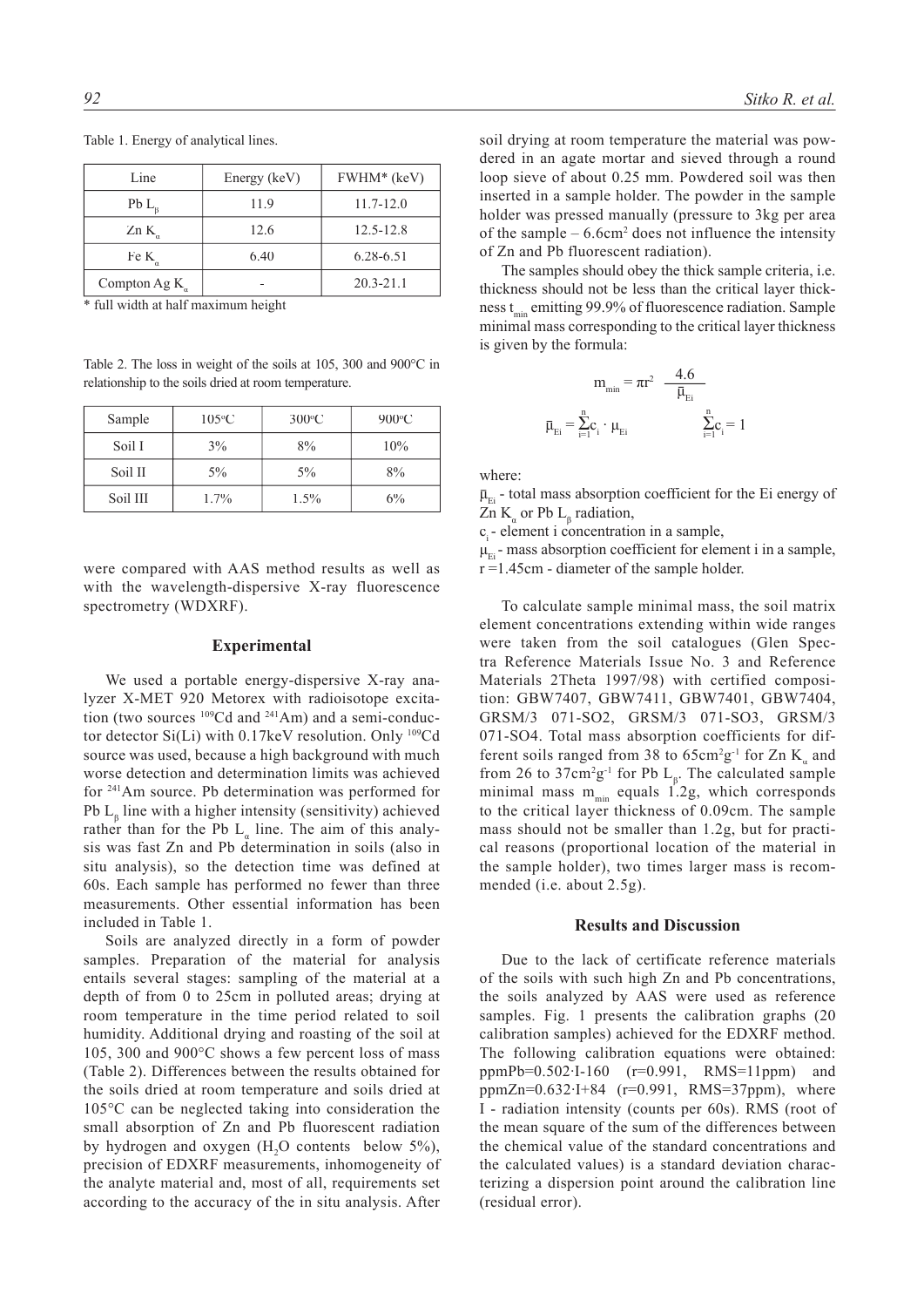|                         | Zn concentration (ppm)               |                                 | Pb concentration (ppm)               |                                 |
|-------------------------|--------------------------------------|---------------------------------|--------------------------------------|---------------------------------|
| Sample holder positions | Concentration for one<br>measurement | Average for two<br>measurements | Concentration for one<br>measurement | Average for two<br>measurements |
| $0^{\circ}$             | 823                                  |                                 | 188                                  | 197                             |
|                         | 778                                  | 800                             | 206                                  |                                 |
| $45^\circ$              | 783                                  |                                 | 184                                  | 194                             |
|                         | 759                                  | 771                             | 204                                  |                                 |
| $90^{\circ}$            | 780                                  |                                 | 202                                  | 204                             |
|                         | 781                                  | 781                             | 206                                  |                                 |
| 135°                    | 761                                  | 777                             | 213                                  | 207                             |
|                         | 794                                  |                                 | 200                                  |                                 |
| $180^{\circ}$           | 745                                  | 759                             | 200                                  | 200                             |
|                         | 773                                  |                                 | 200                                  |                                 |
|                         | 830                                  | 811                             | 209                                  | 219                             |
| $225^\circ$             | 792                                  |                                 | 230                                  |                                 |
| $270^\circ$             | 795                                  | 787                             | 184                                  | 192                             |
|                         | 780                                  |                                 | 201                                  |                                 |
| $315^\circ$             | 779                                  | 777                             | 221                                  | 202                             |
|                         | 774                                  |                                 | 182                                  |                                 |
| $360^\circ$             | 771                                  | 762                             | 204                                  | 205                             |
|                         | 752                                  |                                 | 207                                  |                                 |
| Average (p=0.95)<br>std | $781 \pm 11$<br>22                   |                                 | $202 \pm 6$<br>12                    |                                 |

Table 3. The repeatability of results with different sample holder positions in the spectrometer chamber (two measurements were performed for each position).

RMS = 
$$
\sqrt{\frac{\sum (c_i - c_i)^2}{n - 2}}
$$

where:

c'i - element concentration in the soil sample in ppm calculated from the calibration equation;

c<sub>i</sub> - element concentration in the soil sample in ppm;

n - number of calibration samples.

The variable concentration of the matrix elements Ti, Ca, K, Si, Al, Mg, Na absorbing fluorescent radiation of Zn and Pb could be the source of certain errors. Enhancement effects can be neglected because of no enhancing elements or a very low concentration of them (trace heavy elements). Nevertheless, using scattered radiation (Compton scattered peak of Ag  $K_a$  line from <sup>109</sup>Cd source) as internal standard ( $c_i = b_i + a_i \cdot I_i/I$  $_{\text{comnt}}$  [14]) to correct the absorption effects by the matrix light elements did not improve the results. In some soils, iron concentration was very diversified. Various

iron concentration can affect different absorption of Zn and Pb fluorescent radiation. For this type of soil, mathematical models that involved absorption of zinc and lead radiation by iron were applied: Lucas-Tooth and Price's model [15]:

$$
c_i = b_i + I_i \cdot (a_i + \Sigma a_{ij} \cdot I_j)
$$

and Mitchell and Hopper's model [16]:

$$
c_{_i}=b_{_i}+I_{_i}\cdot a_{_i}+\Sigma a_{_j}\cdot I_{_j}+\Sigma a_{_{ij}}\cdot I_{_i}\cdot I_{_j}+\Sigma a_{_{ijk}}\cdot I_{_j}\cdot I_{_k}
$$

where:

 $c_i$  - the determined element concentration,

 $I_i$  - radiation intensity emitted by the determined element, I<sub>j</sub> and I<sub>k</sub> - radiation intensity emitted by the matrix elements,

 $b_i$  - constant characteristics of the background,

 $a_i$  - constant specifying the sensitivity for the determined element, if inter-element influences do not appear,

 $a_j$ ,  $a_{ij}$ ,  $a_{ijk}$  - inter-element influences coefficients.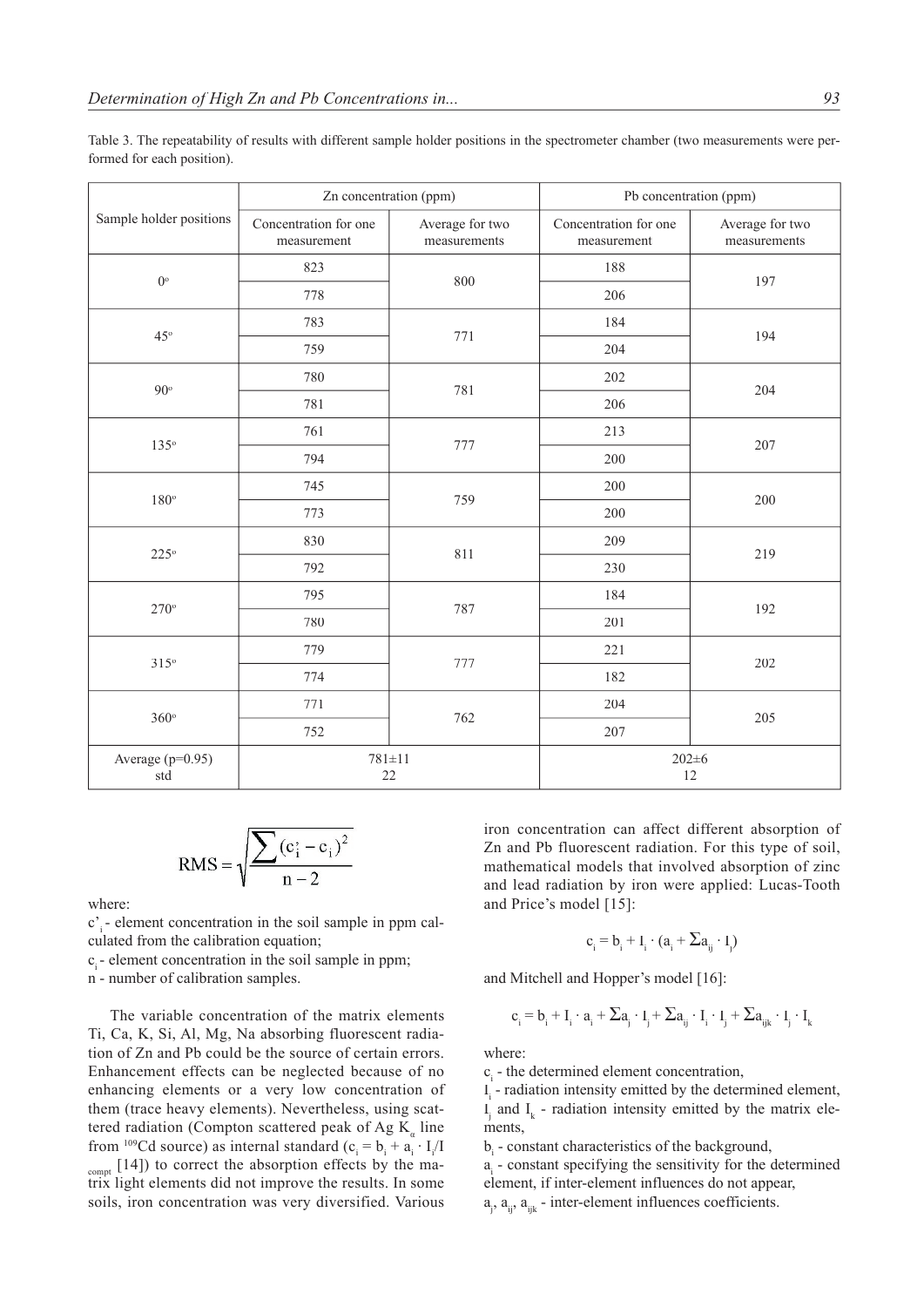| Number of measurement   | Zn concentration (ppm)               |                                 | Pb concentration (ppm)               |                                 |
|-------------------------|--------------------------------------|---------------------------------|--------------------------------------|---------------------------------|
|                         | Concentration for one<br>measurement | Average for two<br>measurements | Concentration for one<br>measurement | Average for two<br>measurements |
|                         | 796                                  |                                 | 215                                  |                                 |
|                         | 786                                  | 791                             | 190                                  | 202                             |
| $\overline{2}$          | 761                                  | 774                             | 199                                  | 201                             |
|                         | 788                                  |                                 | 204                                  |                                 |
| 3                       | 811                                  | 816                             | 208                                  | 211                             |
|                         | 821                                  |                                 | 215                                  |                                 |
| $\overline{4}$          | 806                                  | 790                             | 222                                  | 216                             |
|                         | 774                                  |                                 | 209                                  |                                 |
| 5                       | 817                                  | 809                             | 206                                  | 203                             |
|                         | 802                                  |                                 | 200                                  |                                 |
| Average (p=0.95)<br>std | 796±14<br>19                         |                                 | $207 + 7$<br>9                       |                                 |

Table 4. The repeatability of the results while the powdered soil is put into and out of the sample holder.

The application of the models involving radiation absorption of the determined elements by iron did not significantly improve the results. The error being the result of the absorption by iron can thus be smaller than the errors resulting from the accuracy of AAS analysis, inhomogeneity of the materials or grain size effect. Thus, a linear regression was applied in further analyses.

The time drift was tested during the determination by means of EDXRF analyzer. Five measurements were made for a selected sample, and following results had been obtained of the average determined quantity: 761ppm Zn (std=15ppm) and 203ppm Pb (std=9ppm) and the results dispersion 745-783ppm for Zn and 194- 214ppm for Pb. Consequently, the measurements were repeated for the same sample after 5 hours of work. The obtained results of five measurements were as follows: 757ppm Zn (std=26ppm) and 214ppm Pb (13ppm) and

the results dispersion 715-784ppm for Zn and 201- 228ppm for Pb. The average of these five measurements calculated within 5 hours time distance do not differ statistically (the differences are smaller than a single standard deviation). A statistical comparison of the standard deviations – Test F ( $F = s_1^2/s_2^2$ ) admits the fact that the differences between them are irrelevant ( $p=0.95$ ; the number of independent variables 4) both for Pb and Zn. To ensure counting precision with a portable EDXRF analyzer, the number of measurements should not be smaller than three.

Due to inhomogeneity of the analyzed soils and their direct analysis in the form of powdered samples, the following parameters were tested: result repeatability while putting them in and out of the sample holder, and result repeatability with different sample holder positions in the spectrometer chamber. The latter parameter is crucial in



Fig. 1. The calibration graphs obtained for a) lead and b) zinc by EDXRF method.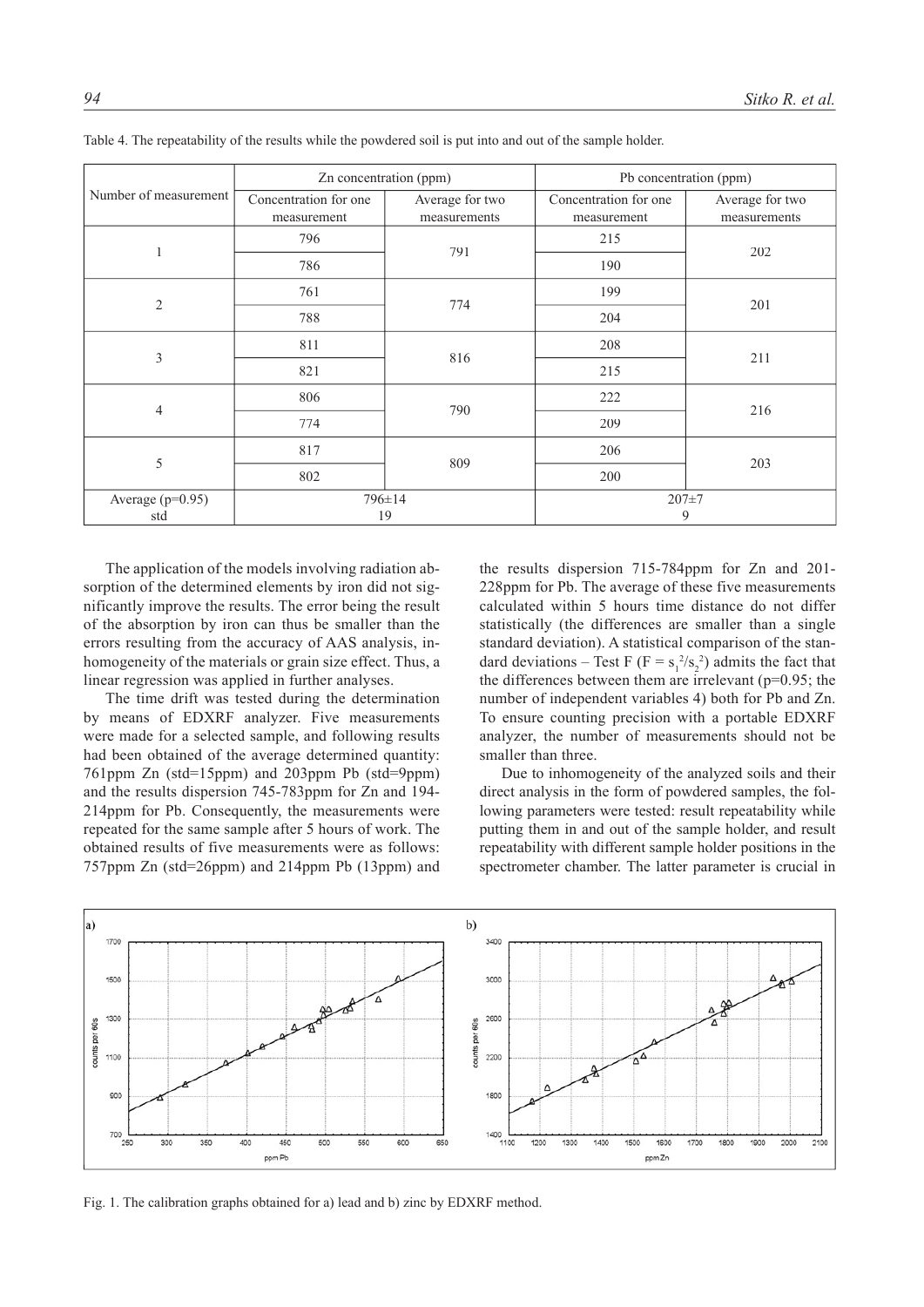| Method       | Element | Equation                                    |       | RMS (ppm) |
|--------------|---------|---------------------------------------------|-------|-----------|
| AAS          | Pb      | $ppmPb(EDXRF)=0.982\cdot ppmPb(AdS)+8.4$    | 0.991 | 10.6      |
|              | Zn      | $ppmZn(EDXRF)=0.982\cdot ppmZn(AdS)+29.3$   | 0.991 | 35.4      |
| <b>WDXRF</b> | Pb      | $ppmPb(EDXRF)=1.004\cdot ppmPb(WDXRF)-0.31$ | 0.984 | 18.9      |
|              | Zn      | $ppmZn(EDXRF)=0.943\cdot ppmZn(WDXRF)+83.7$ | 0.997 | 23.1      |

Table 5. Comparison EDXRF results with AAS and WDXRF results.

the case of the portable X-MET 920 analyzer because of no rotation of the sample. The sample holder was turned at a 45° angle (0°, 45°, 90° … 315°) and for each position two measurements were performed. The results are presented in Table 3. The confidence interval for the sample holder without taking it out of the spectrometer chamber for p=0.95 and n=5 reach 779.7±41.5ppm (738.2- 821.2ppm) for Zn and 197.6±15.7ppm (181.9-213.3ppm) for Pb. Measurement results for the sample rotated by a 45° angle fall into the same interval (except for Pb measurement, 225° -219.45ppmPb). So the sample position

does not affect the results of analysis as far as measurement precision is concerned. The repeatability of the results while putting the sample into and out of the sample holder was checked in the following way: two measurements were made for the "unmoved" sample, then the powdered sample was taken out; and again the sample put into the holder was measured twice. The cycle was repeated five times (Table 4). The measurement results for the sample being put into and out of the sample holder fall into the confidence interval of the sample which was not taken out of the holder (exception being no 4 input for



Fig. 2. Comparison EDXRF and AAS results for a) lead, b) zinc.



Fig. 3. Comparison EDXRF and WDXRF results for a) lead, b) zinc.